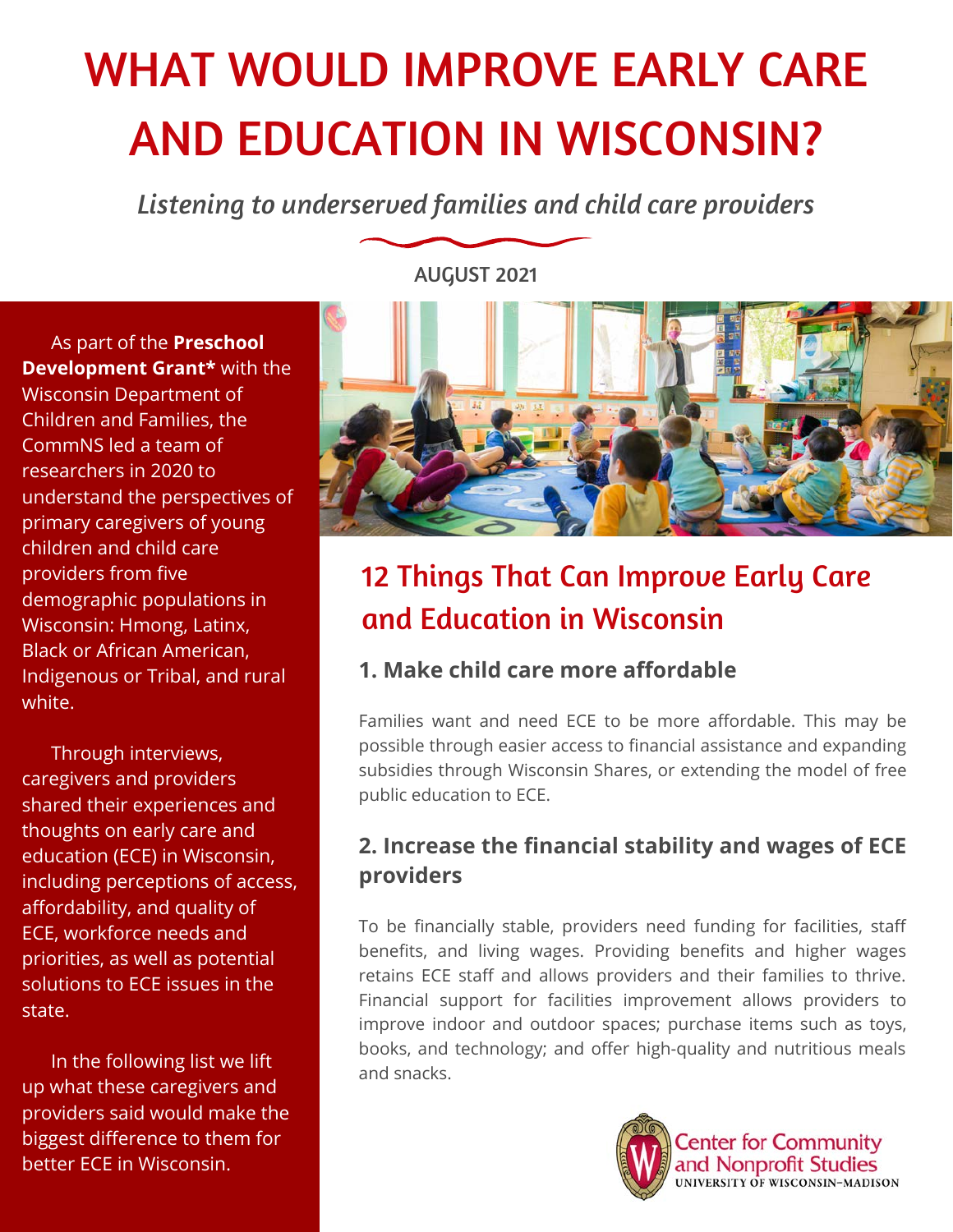

#### **3. Recruit, retain, and support providers that represent the cultures, heritages, and races of the families they serve**

Families and providers want diverse ECE staff and leadership to reflect their own family backgrounds and to support children's positive sense of identity, as well as support children's appreciation and understanding of others. This could be achieved by funding educational and professional development opportunities for underrepresented providers, supporting professional networks and connections, fostering an inclusive work environment, building strong staff relationships, and more equitable pay and benefits.

#### **4. Make child care locations more accessible to families, especially those without vehicles**

Many families want more convenient access to ECE providers. For some this means more affordable transportation options (like free or discounted bus passes) to providers. Others want ECE offerings closer to their family's home or work. Employerprovided and co-located ECE can make arrangements easier, save families time, and support improved mental health.

#### **5. Increase the number of ECE providers who can accommodate variable work schedules**

Many parents work jobs that have variable hours or do not fit a nine-to-five weekday schedule. These

families would like providers to offer early morning, evening and weekend hours, as well as flexible hours for those who don't have regular schedules. Providers also noted the value of a substitute directory to help them find replacement care when needed.

#### **6. Compensate family and friends who provide care to children**

For many, other family members and friends are the preferred option for child care. Not only is familyand-friend care a convenient and trusted option for many families, but also one that often supports children's identities and heritage language development. Caregivers believe these family members and friends should receive payment for the work that they're doing and without the burden of having to obtain a family care license.

#### **7. Provide more support and child care options for children with disabilities**

Families want more providers who can accommodate the varied needs of children with disabilities. Providers caring for children with disabilities want to see more support, like community navigator or caseworker services that can help guide them through programs, like Birth to 3 and public school therapy. Both families and providers would like access to further training and education in caring for children with disabilities.

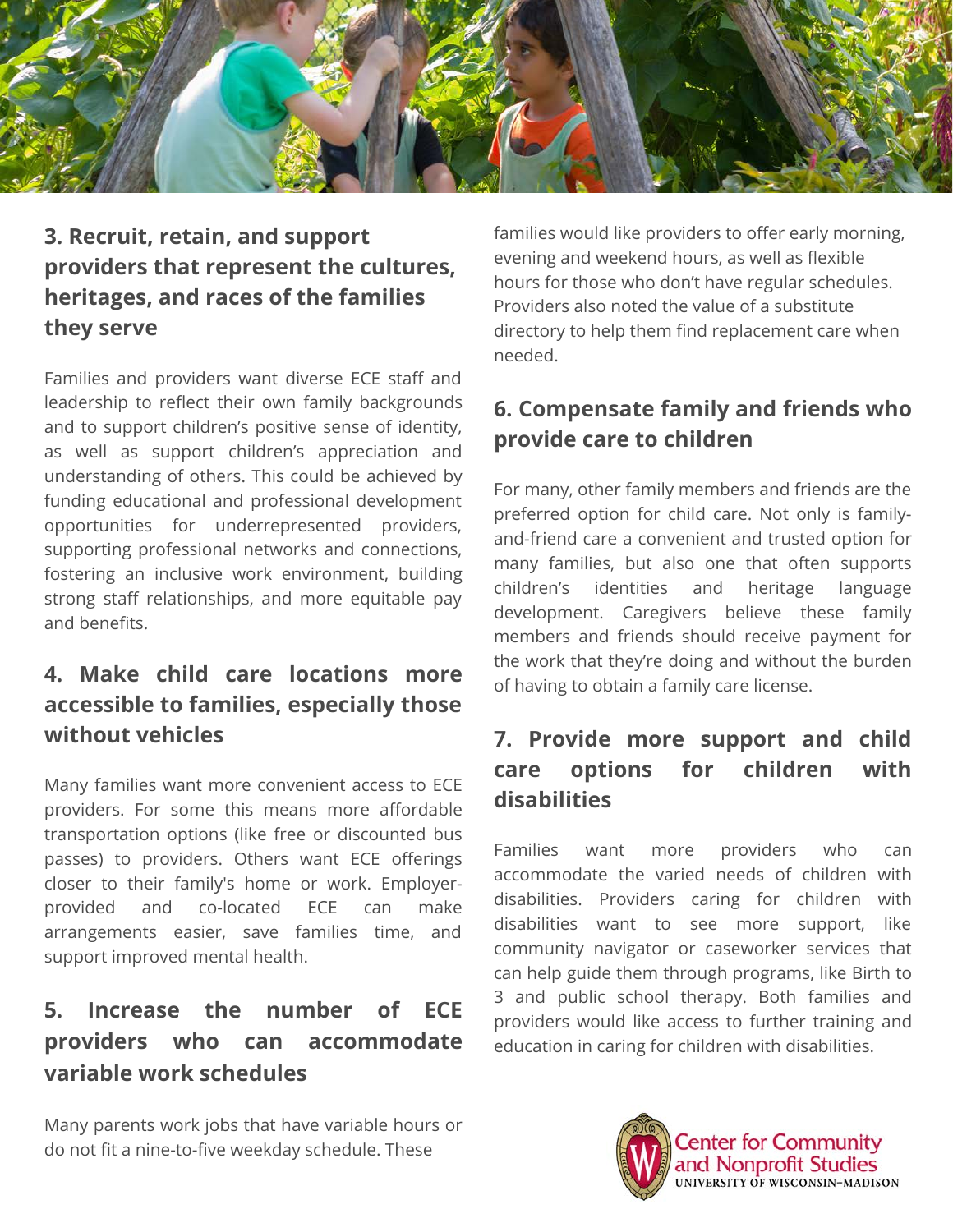#### **8. Invest in anti-racist and culturallyrelevant curricula, resources, and practices that reflect families and their traditions and languages**

Families want to see their cultural traditions and language reflected in the care their children receive. Families want ECE to feel like an extension of the family, offering a safe and anti-racist environment that supports the bonds between child, family, and community. Caregivers want to see more invested resources and enhanced policies and practices to integrate families' languages and customs, support diverse providers, embrace intergenerational and other culturally-relevant care, and advance antiracism.



#### **9. Expand child care practices beyond teaching and basic needs to care for children and families as a whole**

Families and providers want to see ECE attend to children's full development including physical, emotional, psychological, social, and spiritual development. Caregivers and providers also think that ECE can play a role in ensuring prenatal care for mothers, trauma-informed care for children and parents, connecting families to community resources, and providing coordination and transition support to the public school system.

#### **10. Make child care information and education more accessible for families through websites, agencies, and community navigators**

Families want accessible information about child care resources, provider options, and financial assistance. This could be done through an enhanced, comprehensive website accessible for people with diverse abilities and has information in multiple languages, or through multilingual community navigators with diverse backgrounds. Some caregivers would also like better access to education on topics like child development, traumainformed care, children with disabilities, or starting a child care business.

#### **11. Ease the process for providers who participate in licensing and child care quality ratings**

Providers want child care licensing and YoungStar participation to feel less burdensome, especially for new providers. Providers say this could be done by engaging mentors early in the licensing process, along with multilingual technical support staff of diverse backgrounds. Providers also believe it is critical to examine the current system for racial or cultural biases and to revise current regulations to better reflect the needs and lived experiences of providers.

#### **12. Nurture trust between providers and families through strong relationships and communication**

Families and providers recognize trust as a critical aspect of quality child care. Trust can be enhanced



**Center for Community** and Nonprofit Studies UNIVERSITY OF WISCONSIN-MADISON